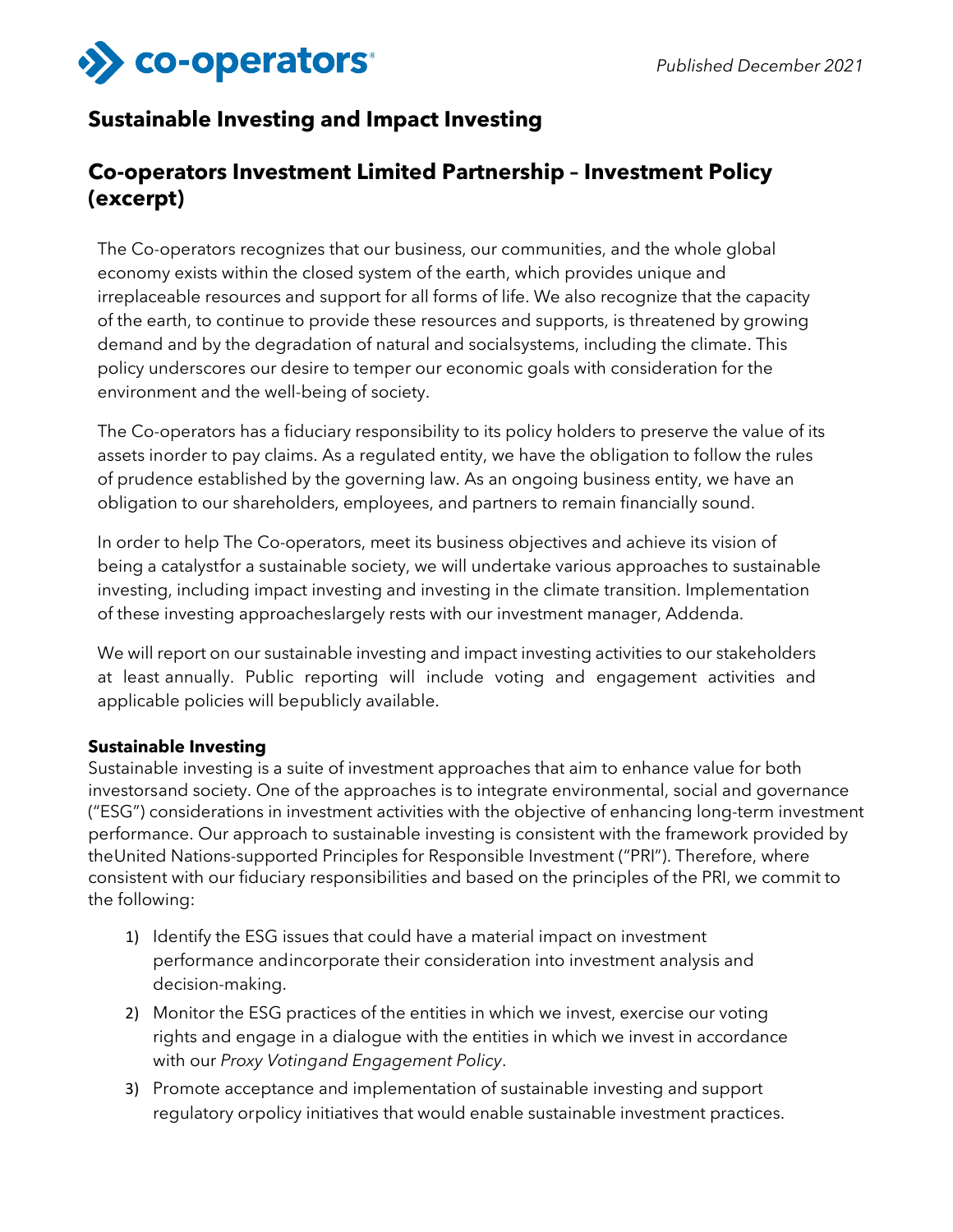4) Collaborate with other investors to promote and enhance sustainable investing practices.

#### **Impact Investing**

Impact investing is an investment approach that intentionally seeks to create both financial return andpositive social and/or environmental impact that should be actively measured and reported.

Each impact investment will have more than one purpose or objective:

- generate a market rate of financial return and avoid undue risk of loss; and
- generate positive social and/or environmental impacts.

At least one positive environmental or social impact should be measured and reported for each impactinvestment on a regular basis. Positive impacts should be measured as outcomes or outputs using generally accepted performance metrics.

Three to five impact investing themes will be established that are aligned with The Cooperators' Mission, Vision, Statement of Values and corporate strategy. Within each theme specific focus areas andimpact criteria will be defined by Addenda's Sustainable Investing team.

Impact investments may be outside of the defined themes provided that impact outcome metrics can bemeasured, and that the investment is aligned to Mission, Vision, Statement of Values and Corporate strategy.

Investment instruments offered by co-operatives that could further strengthen the cooperativemovement in Canada will be considered for impact investments.

Impact investments will be globally focused with a preference for Canada.

### **Climate Transition Investing**

The Co-operators defines climate transition investments as investments in entities that support the transition to a sustainable, resilient, low-emissions society. Addenda's approach to climate transition investing is to employ a set of criteria, increasing in stringency every two years, to limit the investmentuniverse to firms that demonstrate evidence that they are appropriately managing climate risk.

### **Combined Target**

The Co-operators has established the following targets for its investments:

- Invest 50% of the organization's invested assets in either impact or climate transitioninvestments by 2026, and
- increase that proportion to 60% by 2030.

### **Net-Zero Commitment**

Acknowledging the societal imperative to manage climate risk, the science-based Paris Agreement, andCanada's commitment to be net-zero by 2050, The Co-operators has set the target that its investment portfolio will be net-zero with respect to greenhouse gas emissions (scopes 1-3 emissions) by no later than 2050. As an interim target, by 2026 The Co-operators will reduce the carbon footprint (tonnes CO2e / \$M invested) of its public equities and publicly traded corporate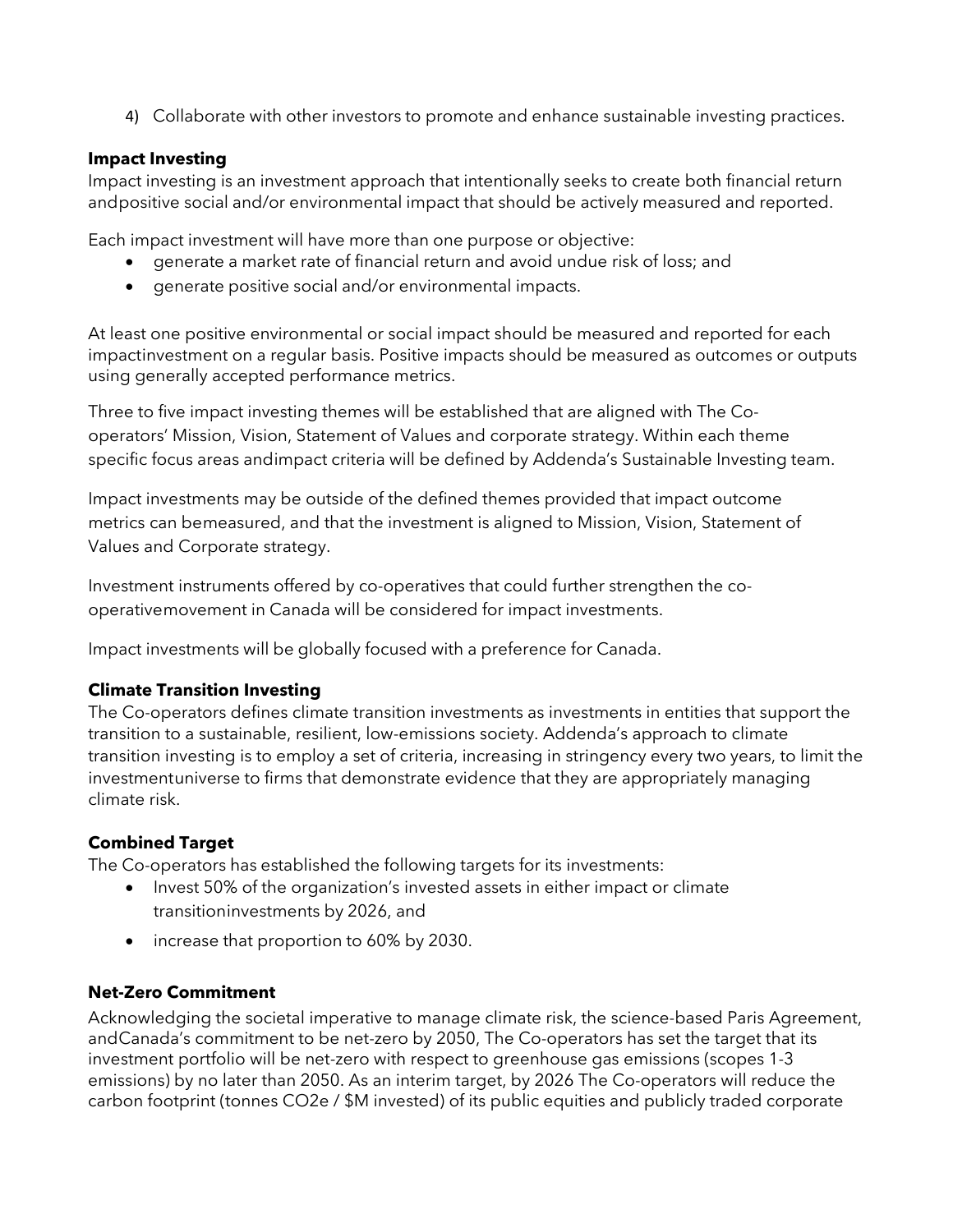bond portfolios by 20% from abaseline 2019. The Co-operators will set new interim targets set every 4 years in line with the organization's strategic planning cycle.

### **Ethical Investing**

Excluding industries or companies from investment or taking other actions for ethical reasons should bebased on a sound ethical decision-making framework and process. Our ethical investment decision making process is:

- 1) President & Chief Executive Officer receives expression of concern from members of TheCo-operators community (defined as the Board, Senior Management, staff, advisors or customers). The expression of concern must document a case for action that is consistent with The Co-operators fiduciary duties and demonstrate some support from at least two constituencygroups of The Co-operators community.
- 2) Upon validating the expression of concern meets the above requirements, the President & ChiefExecutive Officer in conjunction with the Senior Management Team appoints the chair and members of a temporary Committee on Ethical Investing that normally include representatives from several constituency groups of The Co-operators community and Addenda Capital. The President & Chief Executive Officer will not be a member of the Committee.
- 3) The Committee on Ethical Investing will clarify the ethical issue (and confirm there is an ethicalissue and not just a dispute about facts or concepts).
- 4) The Committee on Ethical Investing will consider alternative actions (which could include no action, shareholder engagement, divestiture, investment screens, or noninvestment relatedapproaches). Considerations should include:
	- a) Ethical
		- i. Who might be harmed or benefit from the action?
		- ii. Which action will produce the most good and do the least harm? (The UtilitarianApproach)
		- iii. Which action respects the rights of all who have a stake in the decision? (The RightsApproach)
		- iv. Which action treats people equally or proportionately? (The Justice Approach)
		- v. Which action serves the community as a whole, not just some members? (TheCommon Good Approach)
		- vi. Which action leads The Co-operators to act as the sort of organization it should be?(The Virtue Approach)
	- b) Practical
		- i. Is the action consistent with The Co-operators Mission and Vision?
		- ii. Is the action feasible? (for example, what resources would be required)
		- iii. How material is the action in the context of The Co-operators invested assets?
		- iv. Are there better alternative actions for The Co-operators to undertake to